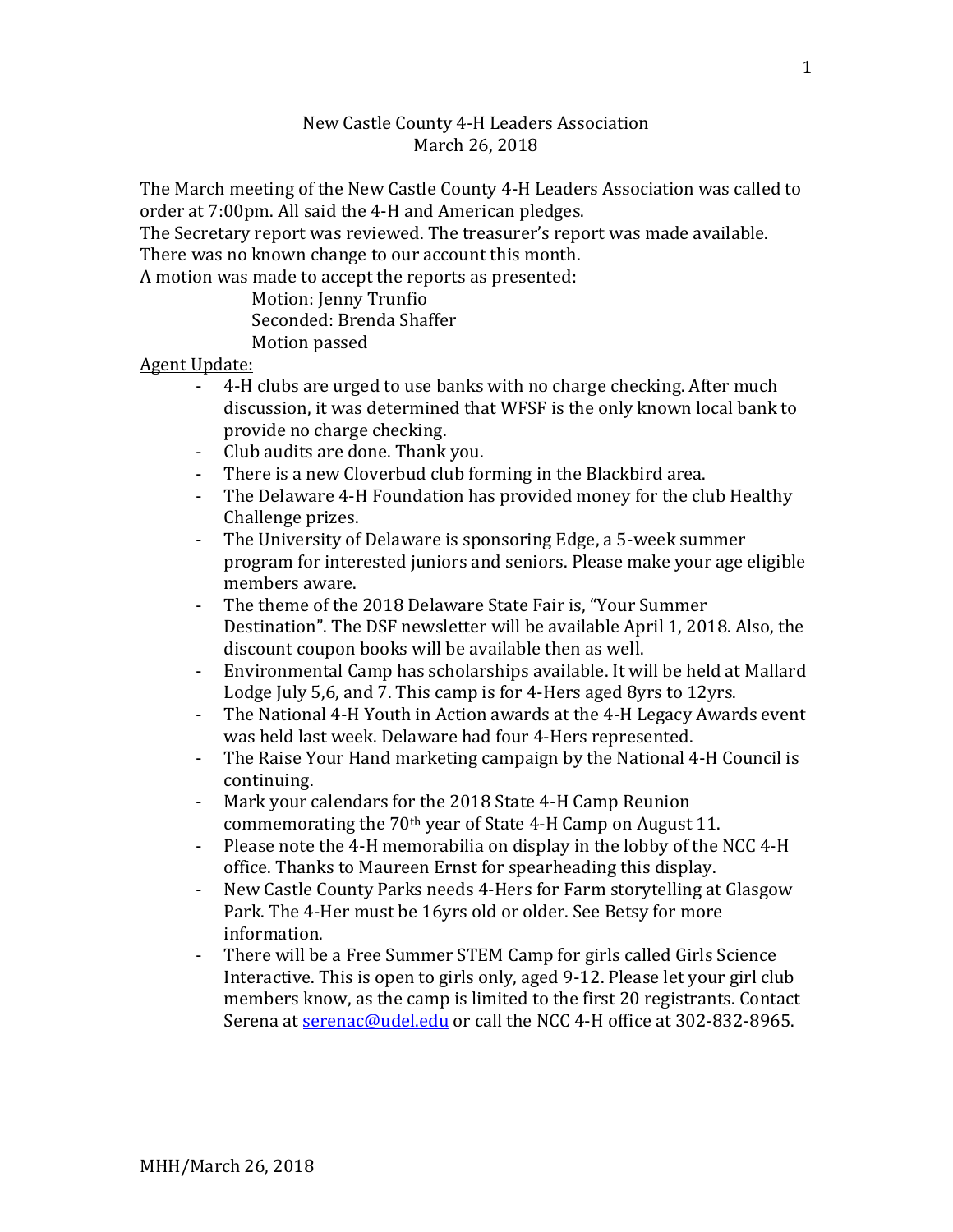- Upcoming National Summits are scheduled. Please make your 4-Hers aware:

Maker Summits:

- o November 1-4 Engineering
- $\circ$  January 10-13 Ag
- o February 18-25 Healthy Living
- o February 28- March 3 Photography

Old Business:

- 1. The NCC 4-H Day Camp registration is open. Currently, there are about 60 campers enrolled.
- 2. State 4-H Camp is almost filled for both weeks. It is filled with all 4-Hers. A waiting list will be started for any cancellations.
- 3. Congratulations to the Heavenly Hooves 4-H club for their recent win at the Horse Bowl. The 4-Hers did very well.
- 4. The Livestock Expo Dinner was well attended and was a great success.
- 5. The March 3 Top Chef winter workshop was a success.
- 6. The March 15 Demonstration Contest had 3 participants. Electricity (individual), Entomology (individual) and Arts and Crafts (team) categories are closed. The next Demonstration Contest will be on May 12 at the NCC 4-H Office.
- 7. The NCC 4-H Exchange Group Spaghetti dinner fundraiser was a success, yielding about \$1000 in profit.
- 8. The Wildlife and Horticulture Judging contests are being held this evening. Several 4-Hers are participating.

New Business:

- 9. The Delaware State Fair will begin accepting online entries on April  $2^{nd}$ . You must re-enroll/register as the DSF is launching a new format for registering. Your former log in information will not work.
- 10. April 7th will be the day of the 4-H and FFA Spring Dairy Show at the Delaware State Fairgrounds.
- 11. Ten Delaware 4-Hers will be attending National 4-H Conference on April 7- 12th.
- 12. April 14th will be the day of the Clothing Showcase at Lake Forest High School as well as the Camp Clean-up Day at Camp Barnes in Frankford, DE. Also, Ducks Unlimited will hold their Greenwing Event in Greenwood, DE.
- 13. On April 16, the PQA (Pork Quality Assurance) training will be held from 6:30 to 8:00 at the NCC 4-H office. Please RSVP by April 13 if you are planning to attend. Any 4-Her planning to exhibit pigs in 2018 MUST attend this training.
- 14. April 20-22 will be the date of the NCC Junior Leader Weekend to be held at Mallard Lodge. The Younger Member Overnighter will be part of that same weekend on April 21-22.
- 15. April 23 will be the Photography, Wood Science and Clothing Judging from 4pm – 7pm at the NCC 4-H office. This is also the next Junior Leader and Leader's meeting. Training kits for these contests are available in the NCC